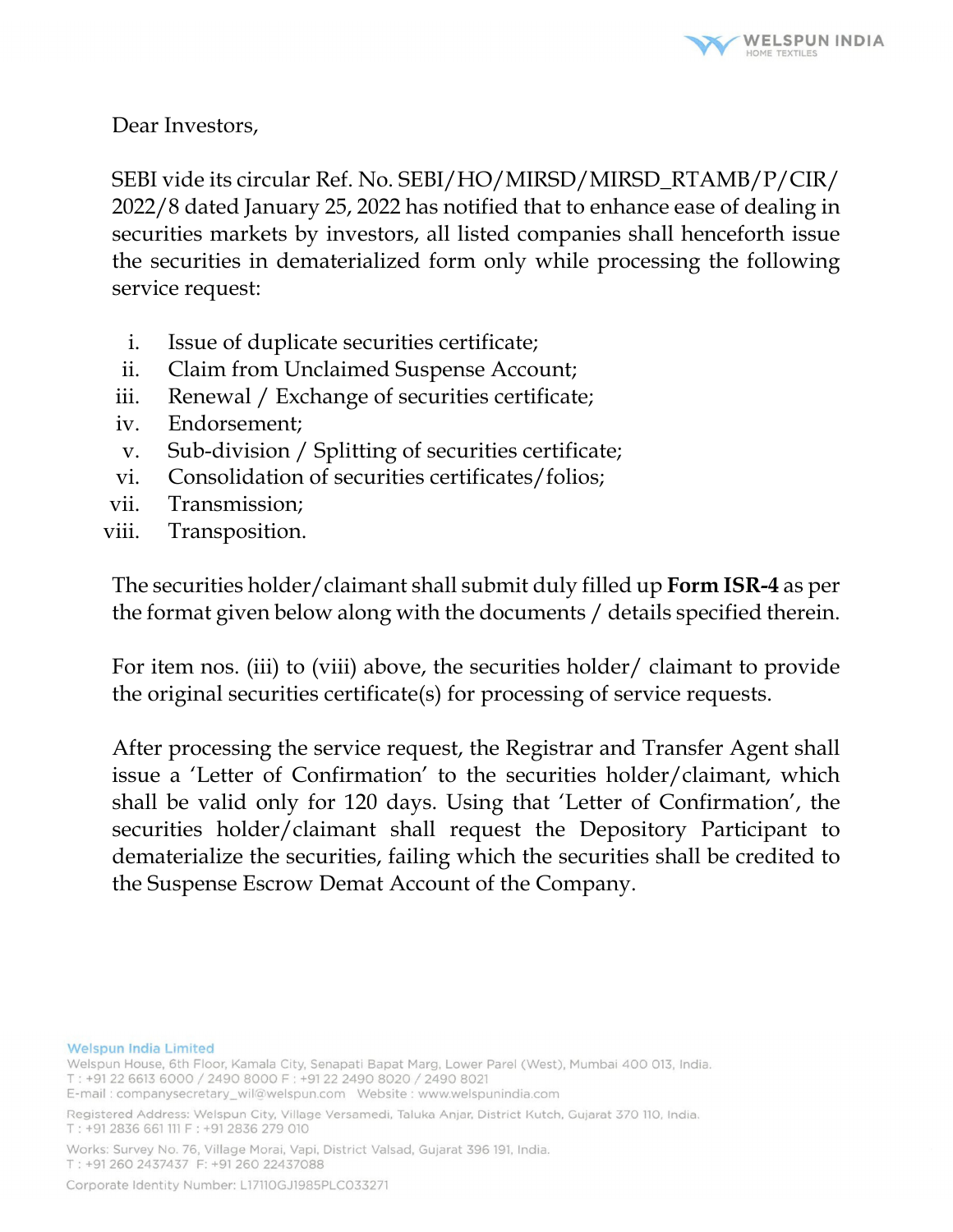# **Form ISR-4**

|                                                           | (see circular No. SEBI/HO/MIRSD/MIRSD RTAMB/P/CIR/2022/8 dated January 25, 2022 on Issuance of Securities in |  |  |  |
|-----------------------------------------------------------|--------------------------------------------------------------------------------------------------------------|--|--|--|
| dematerialized form in case of Investor Service Requests) |                                                                                                              |  |  |  |

## **Request for issue of Duplicate Certificate and other Service Requests**

(for Securities ‐ Shares / Debentures / Bonds, etc., held in physical form)

**Date:**\_\_\_ /\_\_\_ /\_\_\_\_\_\_

#### **A. Mandatory Documents / details required for processing all service request**:

**I / We are submitting the following documents / details and undertake to request the Depository Participant to dematerialize my / our securities within 120 days from the date of issuance of Letter of Confirmation, received from the RTA/Issuer Company (tick √as relevant,** refer to the instructions):





Provide Client Master List (**CML**) of your Demat Account from the Depository Participant\*

• Provide the following details, if they are not already available with the RTA (see **SEBI circular** dated November 03, 2021 in this regard)

| <b>PAN</b>                          | Specimen Signature |
|-------------------------------------|--------------------|
| Nomination / Declaration to Opt-out |                    |

\* (Your address, e‐mail address, mobile number and bank details shall be updated in your folio from the information available in your **CML**). You can authorize the RTA to update the above details for all your folios. In this regard, please refer to and use Form ISR-1 in SEBI circular dated November 03, 2021.

#### **B. I** / We request you for the following (tick  $\checkmark$  relevant box)

| Issue of Duplicate certificate                                                       | Claim from Unclaimed Suspense Account |  |
|--------------------------------------------------------------------------------------|---------------------------------------|--|
| Replacement / Renewal / Exchange of $\Box$ Endorsement<br>securities certificate     |                                       |  |
| Sub-division / Splitting of securities $\Box$ Consolidation of Folios<br>certificate |                                       |  |
| Consolidation of Securities certificate $\Box$                                       | Transmission                          |  |
| Transposition (Mention the new order of holders here)                                |                                       |  |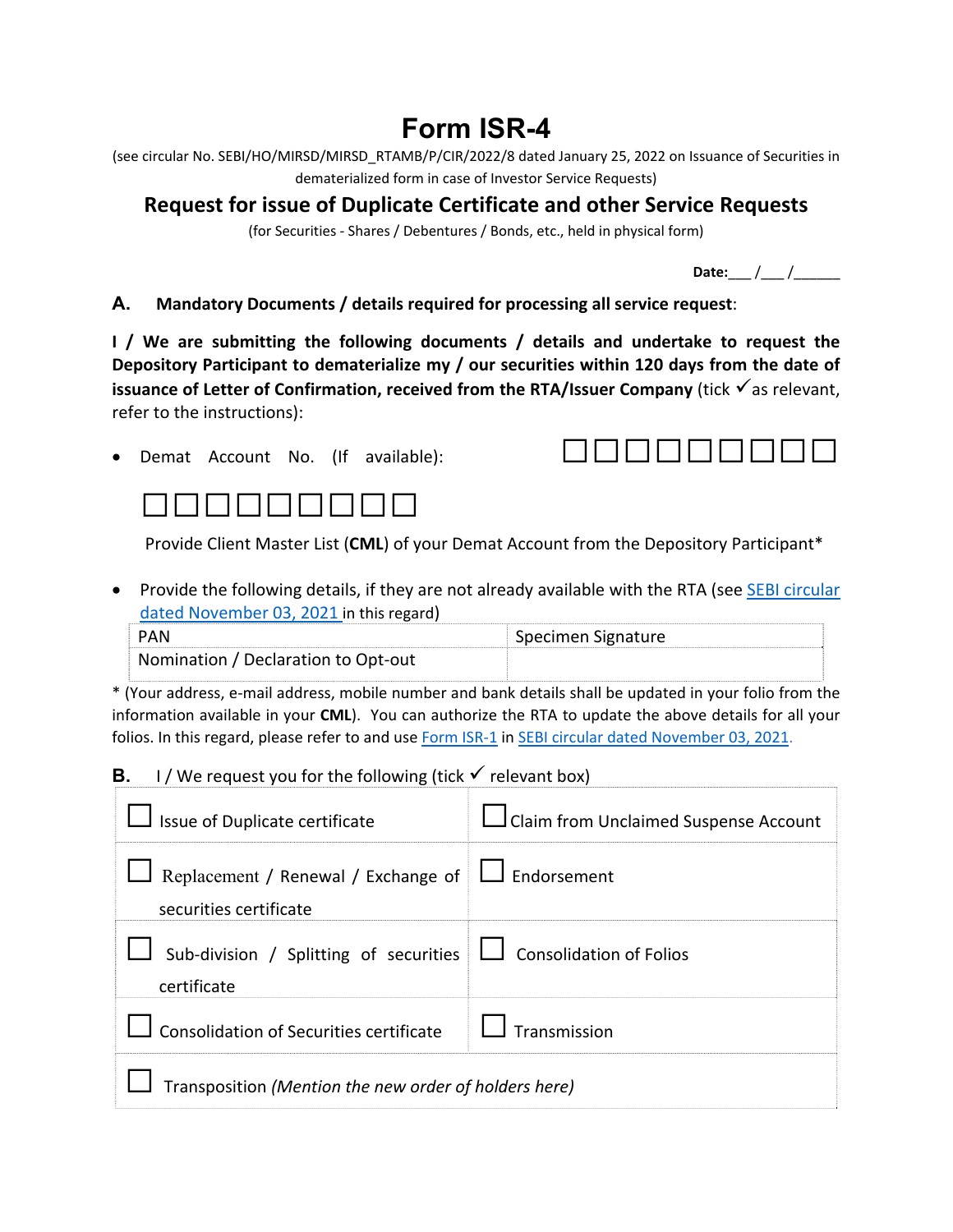#### **C. I / We are enclosing certificate(s) as detailed below\*\*:**

| Name of the Issuer Company           |    |
|--------------------------------------|----|
| Folio Number                         |    |
| Name(s) of the security holder(s) as | 1. |
| per the certificate(s)               | 2. |
|                                      | 3. |
| Certificate numbers                  |    |
| Distinctive numbers                  |    |
| Number & Face value of securities    |    |

\*\* Wherever applicable / whichever details are available

#### **D. Document / details required for specific service request:**

 $\Box$  Duplicate securities certificate

### II. Claim from Unclaimed Suspense Account

| Securities claimed | (in numbers)<br>(in words) |
|--------------------|----------------------------|
|                    |                            |

- $II.$   $\Box$  Replacement / Renewal / Exchange of securities certificate (that is defaced, mutilated, torn, decrepit, worn out or where the page on the reverse is fully utilized)
- IV.  $\Box$  Endorsement
- V.  $\Box$  Sub-division / Splitting of securities certificate
- $VI.$   $\Box$  Consolidation of securities certificate/Folios
- $VII.$   $\Box$  Transmission
- VIII.  $\Box$  Transposition

*Provide / attach original securities certificate(s) for request for item numbers (III) to (VIII) above.*